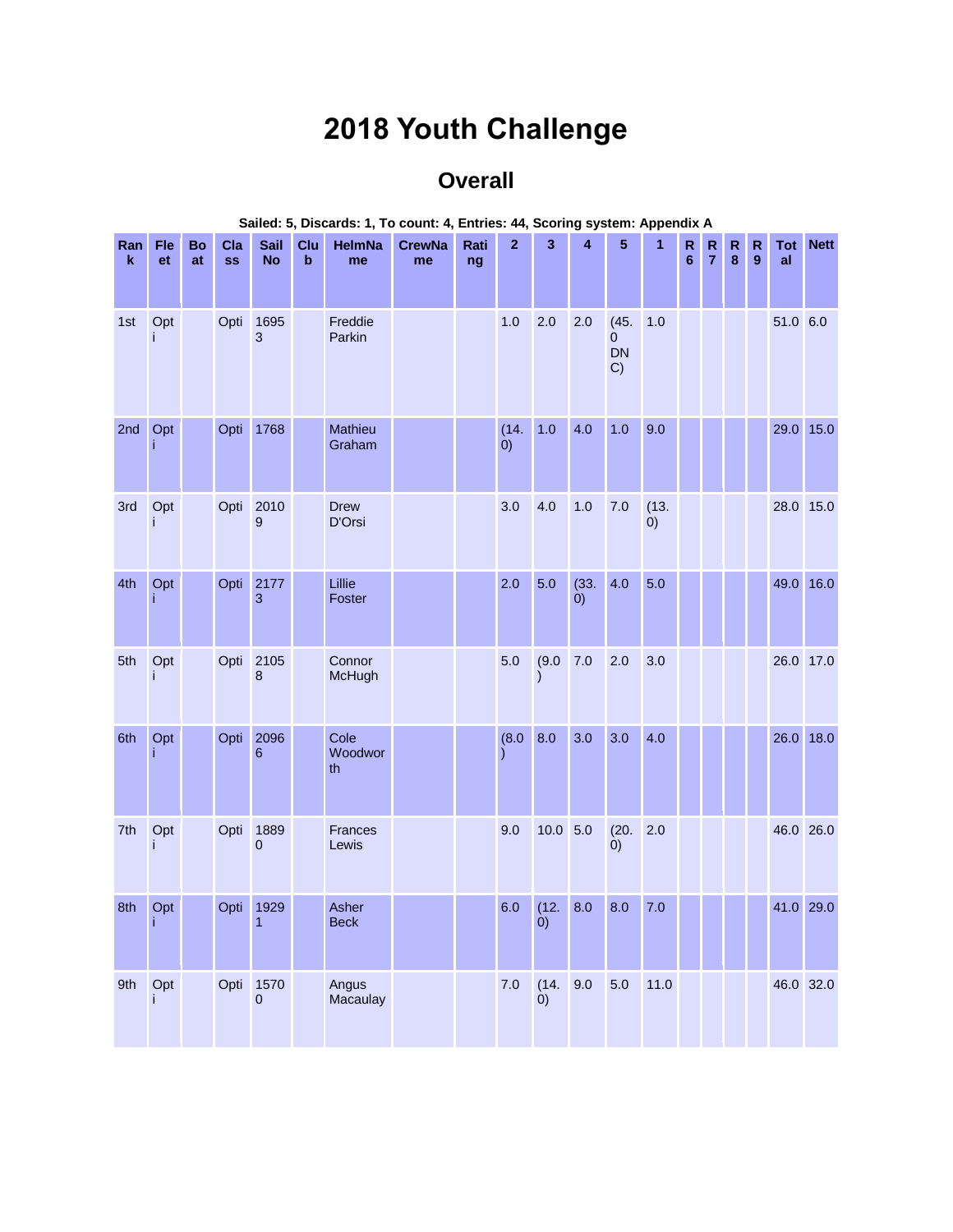| Ran<br>k             | Fle<br>et | Bo<br>at | Cla<br><b>SS</b> | <b>Sail</b><br><b>No</b> | Clu<br>$\mathbf b$ | HelmNa<br>me                         | <b>CrewNa</b><br>me | Rati<br>ng | $\mathbf{2}$   | 3                 | 4                         | 5              | 1    | R<br>6 | ${\sf R}$<br>$\overline{7}$ | R<br>8 | $\mathsf R$<br>9 | Tot<br>al      | <b>Nett</b> |
|----------------------|-----------|----------|------------------|--------------------------|--------------------|--------------------------------------|---------------------|------------|----------------|-------------------|---------------------------|----------------|------|--------|-----------------------------|--------|------------------|----------------|-------------|
| 10 <sub>t</sub><br>h | Opt       |          | Opti             | 2114<br>1                |                    | Wyatt<br>Singh-<br><b>Tauber</b>     |                     |            | 4.0            | $11.0$            | (14.<br>(0)               | 9.0            | 10.0 |        |                             |        |                  | 48.0 34.0      |             |
| 11t<br>h             | Opt<br>j  |          | Opti             | 2105<br>$\overline{0}$   |                    | Manuel<br>Cadarso                    |                     |            | (13.<br>(0)    | 13.0 6.0          |                           | $10.0\ 6.0$    |      |        |                             |        |                  | 48.0 35.0      |             |
| 12t<br>h             | Opt       |          | Opti             | 2043<br>9                |                    | Tyler<br>Bergenda<br>hl              |                     |            | $11.0$ 6.0     |                   | (16.<br>$\left( 0\right)$ | $15.0$ 8.0     |      |        |                             |        |                  |                | 56.0 40.0   |
| 13t<br>h             | Opt<br>j  |          | Opti             | 2024<br>6                |                    | Owen<br><b>Bishoff</b>               |                     |            | (28.<br>(0)    | 7.0               | $10.0\ 6.0$               |                | 19.0 |        |                             |        |                  | 70.0 42.0      |             |
| 14t<br>h             | Opt<br>j. |          | Opti             | 1797<br>9                |                    | Julian<br>Kalehoff                   |                     |            | 12.0           | (20.<br>$\dot{0}$ | 15.0                      | $11.0$         | 12.0 |        |                             |        |                  | 70.0           | 50.0        |
| 15t<br>h             | Opt<br>Ť  |          | Opti             | 2225<br>$\mathbf{0}$     |                    | Thomas<br>Whidden                    |                     |            | $^{(27)}_{0)}$ | 3.0               |                           | 25.0 13.0 21.0 |      |        |                             |        |                  | 89.0 62.0      |             |
| 16t<br>h             | Opt<br>Ť  |          | Opti             | 1792<br>9                |                    | Abbey<br>(Scrubby)<br>Grandin        |                     |            | 17.0           | 17.0              | (18.<br>(0)               | 16.0           | 15.0 |        |                             |        |                  |                | 83.0 65.0   |
| 17t<br>h             | Opt<br>÷  |          | Opti             | 1467<br>$\overline{4}$   |                    | Alexande<br>$\mathsf{r}$<br>Kowalesk |                     |            | (26.<br>(0)    |                   | 21.0 11.0 18.0 17.0       |                |      |        |                             |        |                  | 93.0 67.0      |             |
| 18t<br>h             | Opt       |          | Opti             | 2250<br>$\overline{2}$   |                    | Eloise<br>Goedkoo<br>p               |                     |            |                | 16.0 18.0 (22.    | (0)                       | 19.0 18.0      |      |        |                             |        |                  |                | 93.0 71.0   |
| 19t<br>h             | Opt       |          | Opti             | 1435<br>1                |                    | Christoph<br>er<br>Chwalk            |                     |            |                | 21.0 16.0 (29.    | (0)                       | 24.0 14.0      |      |        |                             |        |                  | $\overline{0}$ | 104. 75.0   |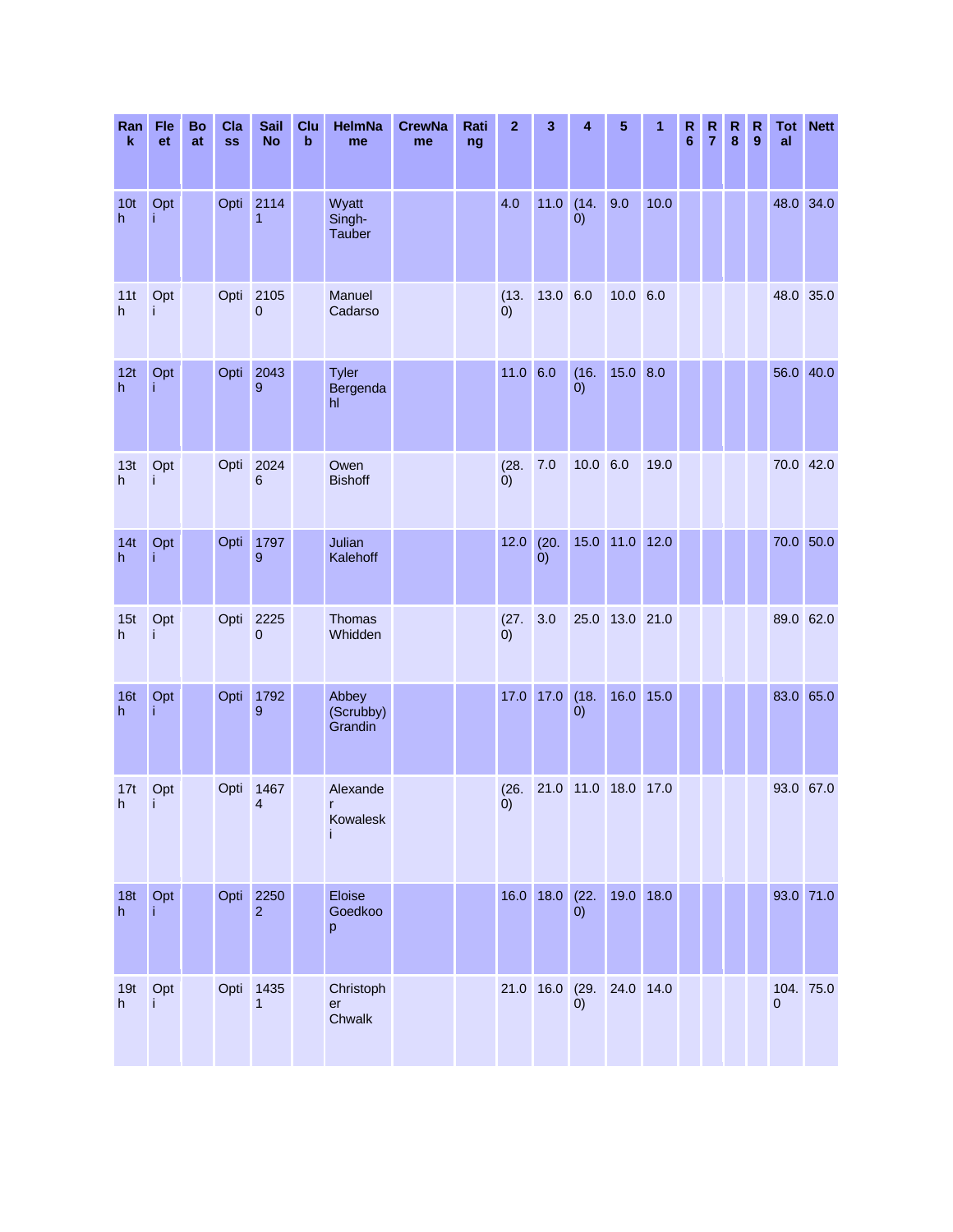| Ran<br>$\mathbf k$    | Fle<br>et | Bo<br>at | Cla<br><b>SS</b> | Sail<br><b>No</b>      | Clu<br>$\mathbf b$ | <b>HelmNa</b><br>me       | <b>CrewNa</b><br>me | Rati<br>ng | $\mathbf{2}$      | 3                  | 4                   | 5              | 1                 | R<br>$6\phantom{1}6$ | R<br>$\overline{7}$ | R<br>$\bf{8}$ | R<br>9 | Tot<br>al                   | <b>Nett</b>          |
|-----------------------|-----------|----------|------------------|------------------------|--------------------|---------------------------|---------------------|------------|-------------------|--------------------|---------------------|----------------|-------------------|----------------------|---------------------|---------------|--------|-----------------------------|----------------------|
| 20 <sub>t</sub><br>h. | Opt       |          | Opti             | 2248<br>6              |                    | Gavin<br>Hudson           |                     |            | 15.0              | 15.0 21.0          |                     | (33.<br>(0)    | 24.0              |                      |                     |               |        | 108. 75.0<br>$\overline{0}$ |                      |
| 21st Opt              | j         |          |                  | Opti 1605              |                    | Connor<br>Liu             |                     |            |                   | 19.0 26.0          | (32.<br>(0)         | 12.0 20.0      |                   |                      |                     |               |        | 109. 77.0<br>$\overline{0}$ |                      |
| 22n<br>d              | Opt<br>Ť  |          | Opti             | 1423<br>$\overline{4}$ |                    | Max<br>Westhov<br>en      |                     |            | 20.0              | (28.<br>$\ddot{0}$ |                     | 13.0 22.0 22.0 |                   |                      |                     |               |        | 0                           | 105. 77.0            |
| 23r<br>d              | Opt<br>Ť  |          | Opti             | 1580<br>1              |                    | Alice<br>Dunning          |                     |            | (30.<br>(0)       |                    | 27.0 17.0 25.0 16.0 |                |                   |                      |                     |               |        | 115. 85.0<br>0              |                      |
| 24t<br>h              | Opt<br>j  |          | Opti             | 1336<br>$\mathbf{1}$   |                    | Annabel<br>Woodow<br>orth |                     |            |                   | 24.0 23.0 12.0     |                     | (30.<br>(0)    | 27.0              |                      |                     |               |        | 116. 86.0<br>0              |                      |
| 25t<br>h              | Opt<br>Ť  |          |                  | Opti 1769              |                    | Elena<br>Graham           |                     |            |                   |                    | 29.0 24.0 24.0 14.0 |                | (31.<br>$\dot{0}$ |                      |                     |               |        | 122. 91.0<br>0              |                      |
| 26t<br>h              | Opt<br>Ť  |          | Opti             | 1914<br>$\overline{0}$ |                    | Cadance<br>Oswald         |                     |            | 18.0              |                    | 19.0 28.0 28.0      |                | (37.<br>(0)       |                      |                     |               |        | 0                           | 130. 93.0            |
| 27t<br>h              | Opt<br>j  |          | Opti             | 1864<br>$\overline{0}$ |                    | Max<br><b>Dressel</b>     |                     |            |                   |                    | 10.0 22.0 34.0 (35. | (0)            | 33.0              |                      |                     |               |        | 134. 99.0<br>0              |                      |
| 28t<br>h              | Opt<br>Ť  |          | Opti             | 1109<br>9              |                    | Georgia<br>Shuster        |                     |            | (32.<br>$\dot{0}$ |                    | 25.0 26.0 23.0 28.0 |                |                   |                      |                     |               |        | 134.<br>$\pmb{0}$           | 102.<br>$\mathbf{0}$ |
| 29t<br>h              | Opt<br>İ  |          | Opti             | 2226<br>1              |                    | Kate<br><b>Myles</b>      |                     |            | 25.0              | (38.<br>(0)        |                     | 27.0 17.0 34.0 |                   |                      |                     |               |        | 141. 103.<br>$\mathbf 0$    | $\pmb{0}$            |
| 30 <sub>t</sub><br>h. | Opt<br>Ť  |          | Opti             | 1332<br>$\mathbf{1}$   |                    | Sam<br>Robinson           |                     |            |                   | 22.0 37.0          | (39.<br>(0)         | 26.0 23.0      |                   |                      |                     |               |        | 147.<br>0                   | 108.<br>$\bf 0$      |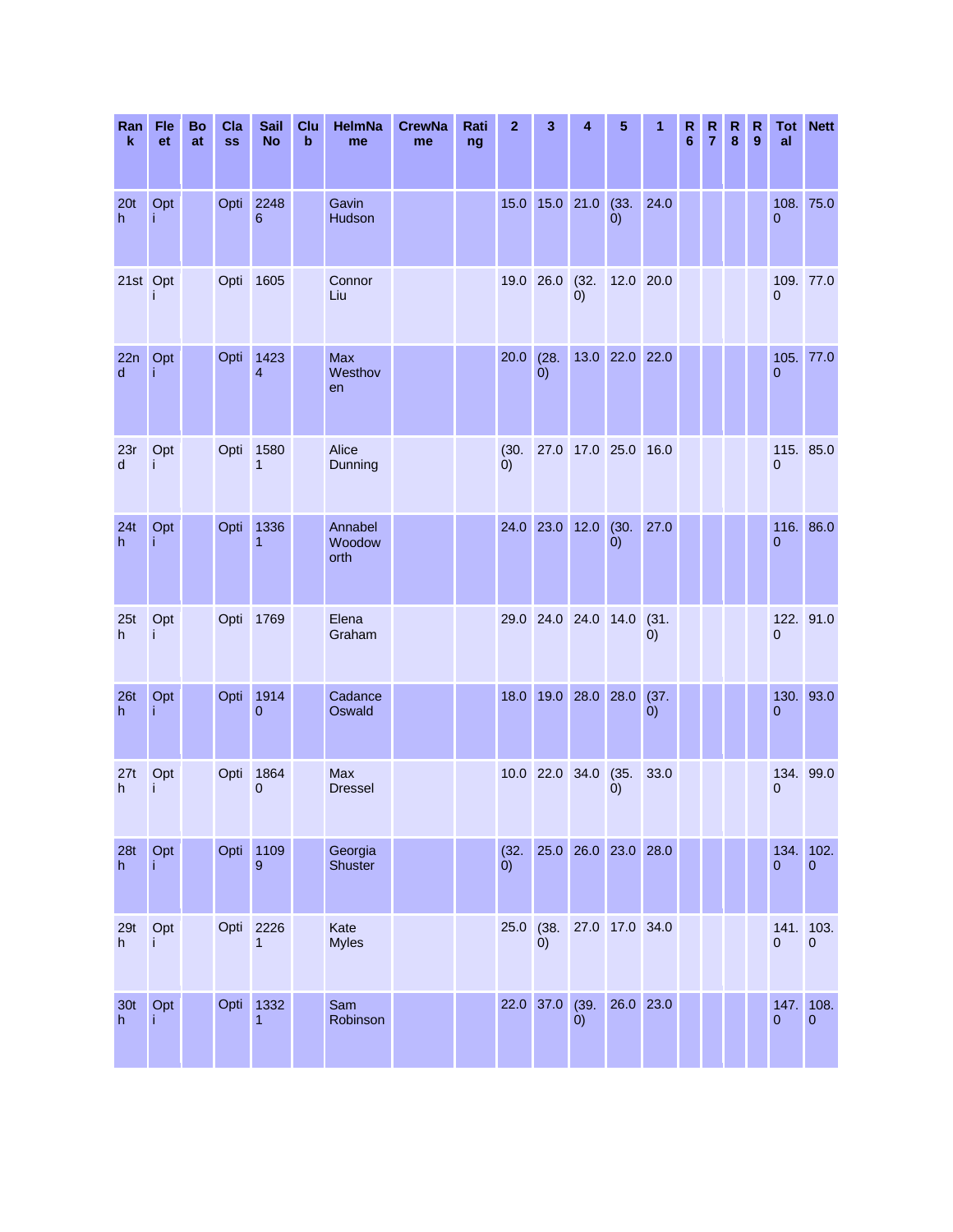| Ran<br>k            | Fle<br><b>et</b> | Bo<br>at | Cla<br><b>SS</b> | <b>Sail</b><br><b>No</b>        | Clu<br>$\mathbf b$ | <b>HelmNa</b><br>me                       | <b>CrewNa</b><br>me | Rati<br>ng | $\mathbf{z}$          | 3                            | 4                   | 5              | 1 | R<br>6 | R<br>$\overline{7}$ | ${\sf R}$<br>8 | $\mathsf{R}$<br>9 | Tot<br>al                   | <b>Nett</b>              |
|---------------------|------------------|----------|------------------|---------------------------------|--------------------|-------------------------------------------|---------------------|------------|-----------------------|------------------------------|---------------------|----------------|---|--------|---------------------|----------------|-------------------|-----------------------------|--------------------------|
| 31st Opt            |                  |          | Opti             | 2244<br>8                       |                    | <b>Travis</b><br>Greenber<br>$\mathsf{g}$ |                     |            | (38.<br>(0)           |                              | 34.0 20.0 27.0 29.0 |                |   |        |                     |                |                   | $\overline{0}$              | 148. 110.<br>$\mathbf 0$ |
| 32n<br>$\mathsf{d}$ | Opt<br>j         |          | Opti             | 9045                            |                    | Ryan<br><b>Begin</b>                      |                     |            | (45.<br>0<br>OC<br>S) | 35.0                         |                     | 19.0 32.0 25.0 |   |        |                     |                |                   | 156.<br>$\overline{0}$      | 111.<br>$\overline{0}$   |
| 33r<br>d            | Opt<br>İ         |          | Opti             | 2224<br>1                       |                    | Oliver<br>Grant                           |                     |            | 23.0                  | (39.<br>(0)                  |                     | 35.0 21.0 32.0 |   |        |                     |                |                   | $\overline{0}$              | 150. 111.<br>$\mathbf 0$ |
| 34t<br>h            | Opt<br>Ť         |          | Opti             | 2250<br>$\mathbf{1}$            |                    | Leo<br><b>Burnham</b>                     |                     |            | (36.<br>(0)           |                              | 32.0 23.0 29.0 35.0 |                |   |        |                     |                |                   | 155.<br>$\overline{0}$      | 119.<br>0                |
| 35t<br>h.           | Opt<br>i         |          | Opti             | 2159<br>3                       |                    | Emmett<br>Debs                            |                     |            | (35.<br>(0)           | 29.0                         |                     | 30.0 31.0 30.0 |   |        |                     |                |                   | 155.<br>$\overline{0}$      | 120.<br>0                |
| <b>36t</b><br>h     | Opt              |          | Opti             | 1859<br>$\overline{7}$          |                    | Glen<br>Foster                            |                     |            |                       | 31.0 30.0                    | (36.<br>0)          | 36.0 26.0      |   |        |                     |                |                   | 159.<br>$\overline{0}$      | 123.<br>0                |
| 37t<br>h            | Opt<br>Ť         |          |                  | Opti 2415                       |                    | Alejandro<br>Cadarso                      |                     |            | 37.0 31.0             |                              | (41.<br>0)          | 34.0 36.0      |   |        |                     |                |                   | 179.<br>$\mathbf 0$         | 138.<br>$\mathbf 0$      |
| 38t<br>h            | Opt<br>Ť.        |          | Opti             | 1344<br>5                       |                    | $Declan =$<br>$=W$ alsh                   |                     |            | (40.<br>(0)           |                              | 33.0 37.0 40.0 38.0 |                |   |        |                     |                |                   | 188.<br>$\overline{0}$      | 148.<br>0                |
| 39t<br>h            | Opt<br>j.        |          | Opti             | 1867<br>$\overline{\mathbf{4}}$ |                    | Claire<br>Lewis                           |                     |            | $33.0$ (41.           | 0)                           |                     | 38.0 37.0 40.0 |   |        |                     |                |                   | $\pmb{0}$                   | 189. 148.<br>$\pmb{0}$   |
| 40t<br>h            | Opt<br>Ť         |          | Opti             | 1444<br>$\pmb{0}$               |                    | Galen<br>Nourjian                         |                     |            | (41.<br>$\dot{0}$     |                              | 40.0 31.0 39.0 39.0 |                |   |        |                     |                |                   | $\pmb{0}$                   | 190. 149.<br>0           |
| 41st Opt            |                  |          | Opti 727         |                                 |                    | Melanie<br>Lahrkam<br>p                   |                     |            | 34.0                  | (45.<br>0<br><b>DN</b><br>S) |                     | 42.0 38.0 41.0 |   |        |                     |                |                   | 200. 155.<br>$\overline{0}$ | $\pmb{0}$                |